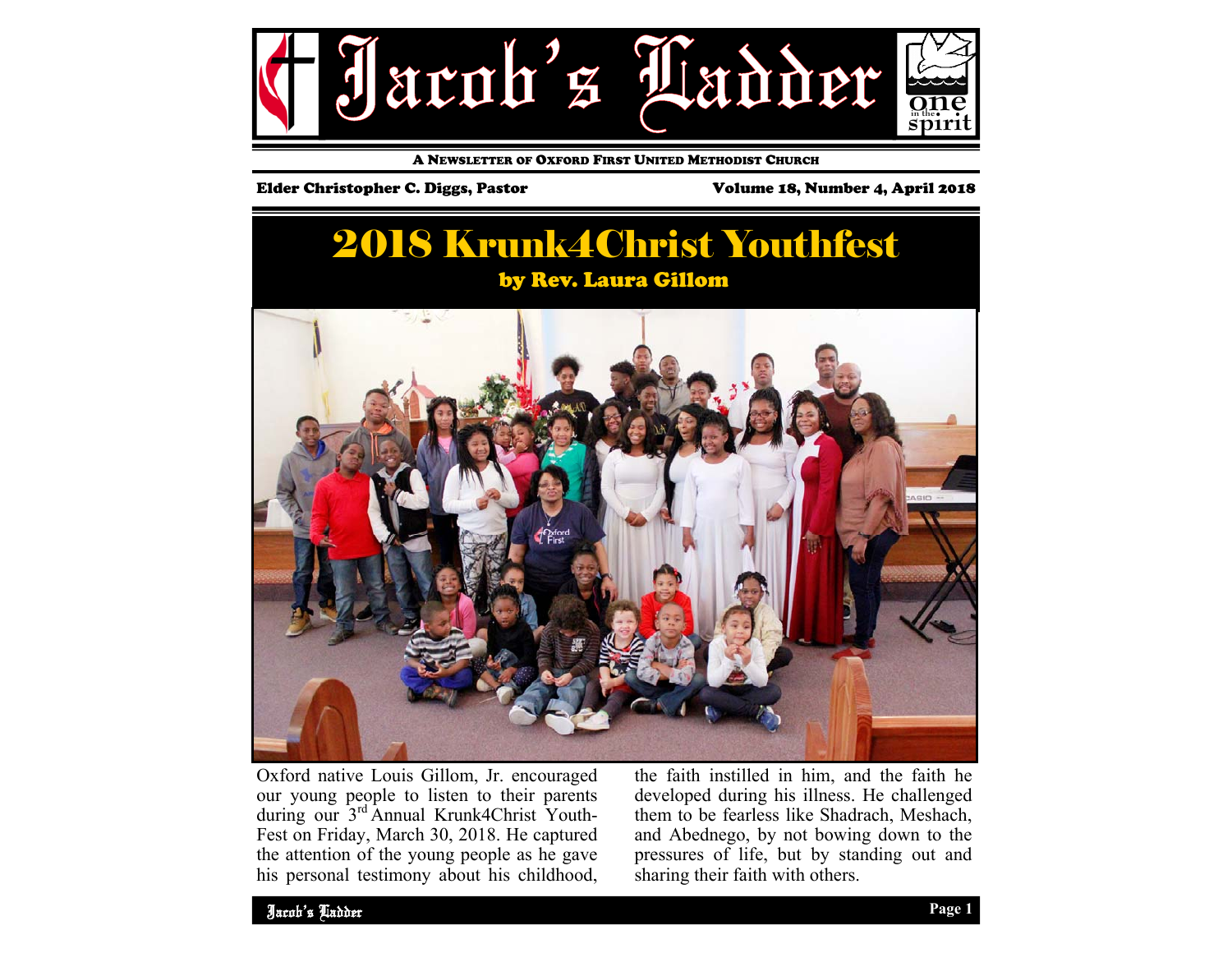# New Members Welcomed at Oxford First

by Minister Gracie Spearman



In all thy ways acknowledge Him, and He shall direct thy paths.

### —PROVERBS 3:6

We the Spearmans, Fred Spearman, myself, Min. Gracie Spearman and Christopher Spearman are excited about joining up with our new Church family, Oxford First UMC.

This was an easy decision for us. After faithfully serving at Resurrection House of Prayer (RHOP) Baptist Church for 18 years, we left RHOP with the laying on of hands, and with Pastor Alice Blackman's blessing and a letter, being guided by the Holy Spirit and by Pastor Blackman. I asked God to direct me as to where we were to serve and worship Him. In December of 2017, at Beverly UMC, Pastor Diggs was the Guest Speaker. He brought the Word concerning "Anticipating Jesus." As I sat there with the

children and listened, the Holy Spirit let me know that this was the church my family and I belonged with. My family and I believe that there is One God and we believe in God the Father; we believe in His Son Jesus. We believe that this same Jesus died for our sins and that God raised Him from the dead. We believe in the Holy Spirit, and have all been baptized and accepted Jesus as our personal Savior. We love God because He first loved us.

and we plan on asing them to the Glory of God! We believe in giving God the first fruit. We bring a variety of God given gifts with us and we plan on using them to the Glory of In other words, we believe in the giving of tithes and offerings, and we believe in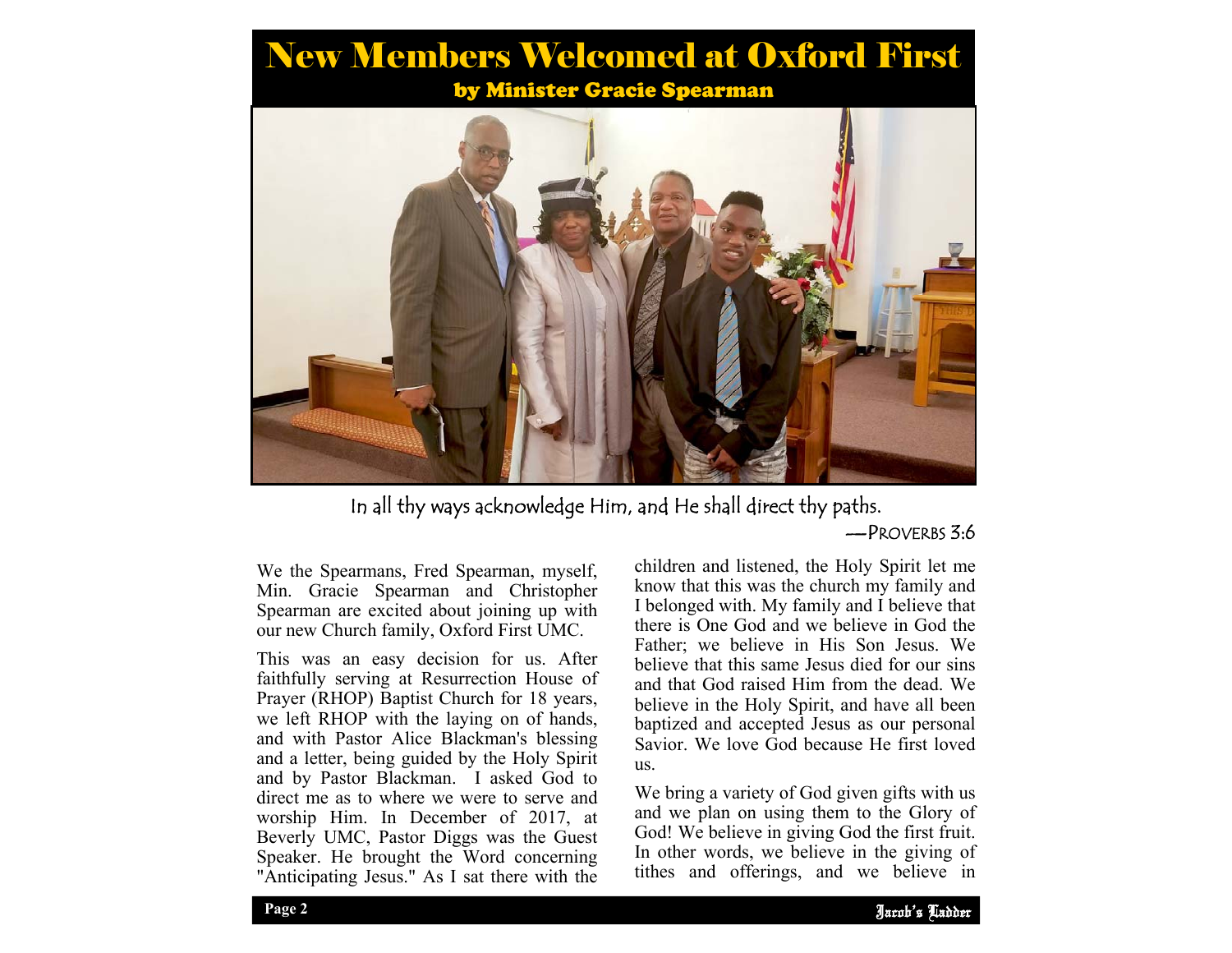helping those that are less fortunate than ourselves. We plan on following the vision and obeying the rules and regulations of the UMC and govern ourselves accordingly and where ever we can be a help.

My prayer for the Oxford First family is that we learn to trust God and to know that God is God. He is a rewarder of them that diligently seek Him. I pray that we will grow together in His kingdom and that we will worship Him in Spirit and in truth and in the beauty of holiness. I pray that we will teach the children of God's goodness, grace and mercy, and that we will live lives pleasing in His sight. I thank my God for His favor, putting us into His ministry. Amen

Bro. Fred Spearman has served as an ordained deacon at several churches. He has an Associate Degree in Electronics. He has also served as choir director, and he lead the male praise team in songs of praise at RHOP until he left.

Christopher Spearman is a senior at Oxford High school. He played percussions with the Oxford High School Band in  $10^{th}$ -11<sup>th</sup> grade. He played the drums faithfully at RHOP since the age of 4. He was the back-up

keyboard player also for the last 3 years, and he still attends lessons in music each week. He is a singer and also was on the praise dance team.

I am an ordained Elder, with an Associate Degree in Biblical Studies from Revelation Message Bible College, and a Bachelor Degree of Theology from Jacksonville Theological Seminary, under the leadership of Apostle, Dr. Laverne J. Johnson of Victory Outreach Ministries in Memphis, TN in 2005. Licensed to preach at RHOP, I served as Associate Minister, Minister of Tithes and Offering, Pastors Aide and Assistant Sunday School Teacher. I worked with the youth choir and praise team, and served as kitchen help and church decorator. I have performed marriages, assisted with funeral service, and assisted those that are homeless by finding them a place to live or food and also have taken some into my own home.

Most people know me as "The Hat Lady," because I designs and make my own hats. I have owned and operated 3 retail businesses in Water Valley, Oxford and Batesville, MS.

# Homegoing Ceremonies of Wiley and Boone



The month of March saw the passing of our brother, Herbert Wiley (left) and our sister, Ester Boone (right). A memorial service for Wiley was held Saturday, March  $10<sup>th</sup>$  at Oxford-University UMC with Rev. Jonathan Parker performing the eulogy. Mrs. Boone's memorial service was held at Oxford First on Saturday, March  $17<sup>th</sup>$  with former Burns UMC pastor, Rev. Robert Brown providing the eulogy. Please keep the Wiley, Boone and Oxford First family in your prayers.



Jacob's Ladder **Page 3**